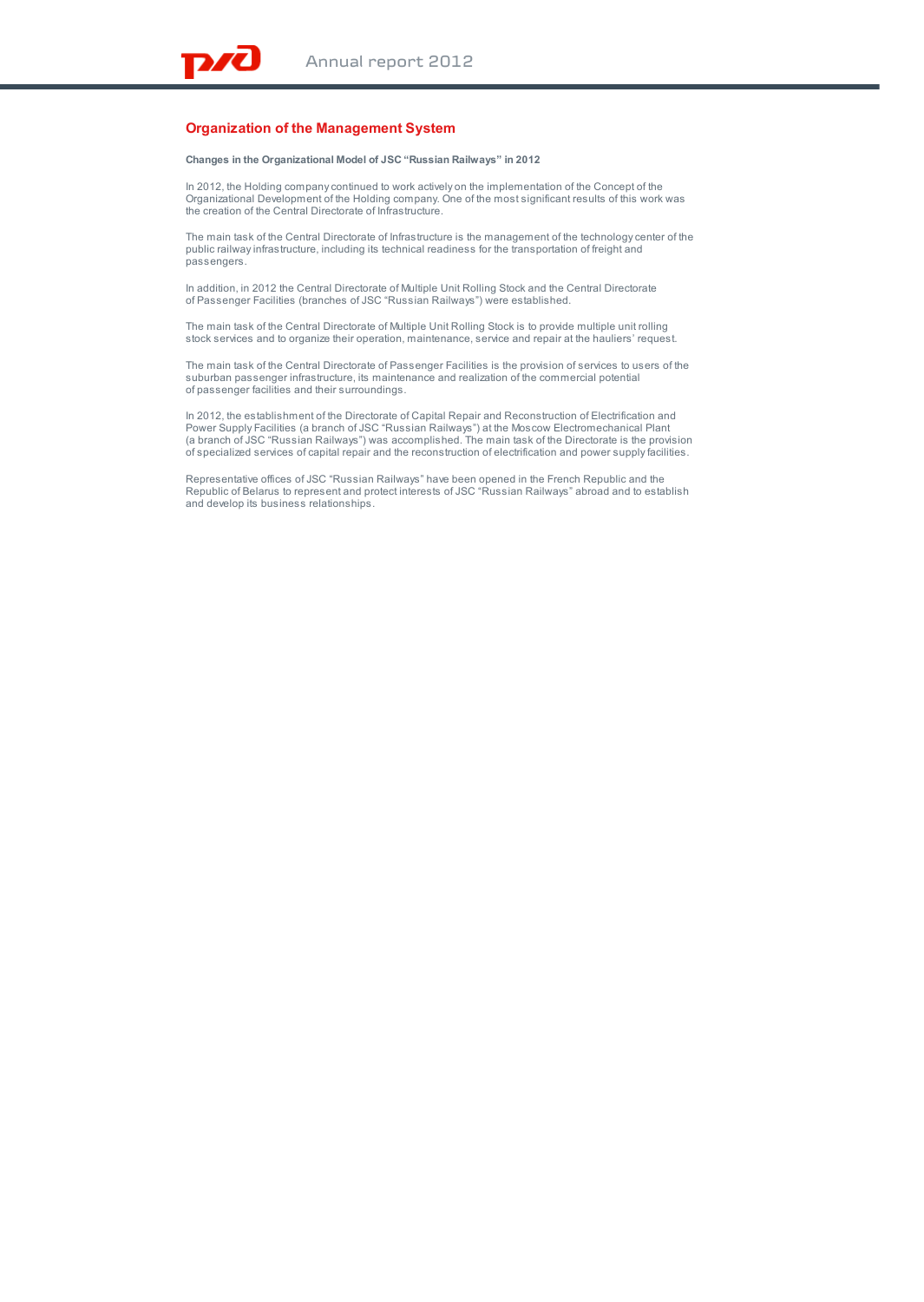| <b>Corporate center</b><br><b>ADVISORY BODIES</b><br>Committees, Commissions, Working Groups                                                                                                                                                                                                                                            |                                                                                            |                                                |                                                             |                              |                                                      |                      |                                                         |                                  |                                                                                    |  |
|-----------------------------------------------------------------------------------------------------------------------------------------------------------------------------------------------------------------------------------------------------------------------------------------------------------------------------------------|--------------------------------------------------------------------------------------------|------------------------------------------------|-------------------------------------------------------------|------------------------------|------------------------------------------------------|----------------------|---------------------------------------------------------|----------------------------------|------------------------------------------------------------------------------------|--|
| <b>President</b><br><b>Chairman of the Executive Board</b>                                                                                                                                                                                                                                                                              |                                                                                            |                                                |                                                             |                              |                                                      |                      |                                                         |                                  |                                                                                    |  |
| <b>Members of the Executive Board</b><br>First Vice-presidents, Senior vice-presidents, Vice-presidents,<br>Heads of key branches and subsidiaries                                                                                                                                                                                      |                                                                                            |                                                |                                                             |                              |                                                      |                      |                                                         |                                  |                                                                                    |  |
| Passenger<br><b>Transportation Block</b>                                                                                                                                                                                                                                                                                                |                                                                                            |                                                | Transport and<br><b>Logistics Block</b>                     |                              |                                                      |                      |                                                         | <b>Infrastructure Block</b>      |                                                                                    |  |
| <b>Management of the Block</b>                                                                                                                                                                                                                                                                                                          |                                                                                            |                                                | <b>Management of the Block</b>                              |                              |                                                      |                      |                                                         | <b>Management of the Block</b>   |                                                                                    |  |
| Economy                                                                                                                                                                                                                                                                                                                                 |                                                                                            |                                                | Economy                                                     |                              |                                                      |                      |                                                         | Economy                          |                                                                                    |  |
| Personnel                                                                                                                                                                                                                                                                                                                               |                                                                                            |                                                | Personnel                                                   |                              |                                                      |                      |                                                         | Personnel                        |                                                                                    |  |
| Corporate procedures                                                                                                                                                                                                                                                                                                                    |                                                                                            |                                                | Corporate procedures                                        |                              |                                                      |                      |                                                         | Corporate procedures             |                                                                                    |  |
|                                                                                                                                                                                                                                                                                                                                         |                                                                                            |                                                |                                                             |                              |                                                      |                      |                                                         |                                  |                                                                                    |  |
| <b>JSC Federal</b><br>Passenger<br>Company                                                                                                                                                                                                                                                                                              | Suburban<br>passenger<br>companies                                                         |                                                |                                                             |                              | Corporate<br>Transport<br>Service<br>Center          |                      | Central<br>Directorate of<br>Infrastructure             |                                  | Центральная<br>дирекция<br>управления<br>движением                                 |  |
| Management<br>of railway<br>stations                                                                                                                                                                                                                                                                                                    | <b>Subsidiaries</b><br>and affiliates<br>for repair and<br>maintenance<br>of rolling stock |                                                | Central<br>Directorate for<br>Management<br>of the Terminal |                              | Other<br>branches,<br>subsidiaries<br>and affiliates |                      | Traction<br>Directorate<br>Directorate for<br>Repair of |                                  | Other<br>branches.<br>subsidiaries<br>and affiliates                               |  |
| Branches,<br>subsidiaries<br>and affiliates                                                                                                                                                                                                                                                                                             | Other<br>branches,<br>subsidiaries<br>and affiliates                                       |                                                | and Warehouse<br>Center                                     |                              |                                                      |                      |                                                         | Traction<br><b>Rolling Stock</b> |                                                                                    |  |
| providing<br>services of<br>rapid and high<br>speed<br>transportation                                                                                                                                                                                                                                                                   |                                                                                            |                                                | Other Branches, Subsidiaries<br>and Affiliates              |                              |                                                      |                      |                                                         |                                  |                                                                                    |  |
|                                                                                                                                                                                                                                                                                                                                         |                                                                                            |                                                |                                                             |                              |                                                      |                      |                                                         |                                  |                                                                                    |  |
|                                                                                                                                                                                                                                                                                                                                         | Departments, Directorates, Structural Units                                                |                                                |                                                             |                              |                                                      |                      |                                                         |                                  |                                                                                    |  |
| Management                                                                                                                                                                                                                                                                                                                              | Economy                                                                                    |                                                | Coordination                                                | and Social<br>Development    |                                                      | Coordination         |                                                         | Technology<br>and<br>Processes   | Strategic Finance and Technological Personnel Corporate Information Traffic Safety |  |
| Interaction<br>with External<br>Environment                                                                                                                                                                                                                                                                                             | Engineering<br>Policy                                                                      | Security and<br><b>State</b><br><b>Secrets</b> |                                                             | Corporate<br><b>Services</b> |                                                      | Corporate<br>Control |                                                         | Innovation                       | Other                                                                              |  |
|                                                                                                                                                                                                                                                                                                                                         |                                                                                            |                                                |                                                             |                              |                                                      |                      |                                                         |                                  |                                                                                    |  |
| <b>RUSSIAN RAILWAYS</b><br><b>RESPONSIBILITY FOR THE OVERALL</b><br>(REGIONAL CENTER OF<br><b>PERFORMANCE:</b><br><b>CORPORATE GOVERNANCE)</b><br>Branches of JSC Russian<br>strategic management, coordination, unified<br>Railways performing delegated<br>representation<br>functions of the Corporate Center<br>at a regional level |                                                                                            |                                                |                                                             |                              |                                                      |                      |                                                         |                                  |                                                                                    |  |
|                                                                                                                                                                                                                                                                                                                                         |                                                                                            |                                                |                                                             |                              |                                                      |                      |                                                         |                                  |                                                                                    |  |

|                                | MAIN FUNCTIONS OF THE BUSINESS BLOCKS                                                 |                                                                     |                                                                                                 |  |  |  |  |  |  |
|--------------------------------|---------------------------------------------------------------------------------------|---------------------------------------------------------------------|-------------------------------------------------------------------------------------------------|--|--|--|--|--|--|
| Passenger Transportation Block |                                                                                       | <b>Transport and Logistics Block</b>                                | Infrastructure Block                                                                            |  |  |  |  |  |  |
|                                | • Provision of passenger, passenger<br>luggage and freight transportation<br>services | Organisation of w ork with<br>×.<br>hauliers                        | $\triangleright$ Services provision and<br>maintenance of the public railw ay<br>infrastructure |  |  |  |  |  |  |
|                                | • Passenger services                                                                  | Establishment and<br>development of the transport<br>service system |                                                                                                 |  |  |  |  |  |  |
|                                | Maintenance of passenger rolling<br>stock                                             | Development of the operating<br>×.<br>and logistic activities       |                                                                                                 |  |  |  |  |  |  |

**The advantages of the new organizational model of the Holding company are:**

a well-defined distribution of powers and responsibilities for the performance of the Holding company in general and the results of specific activities and businesses;